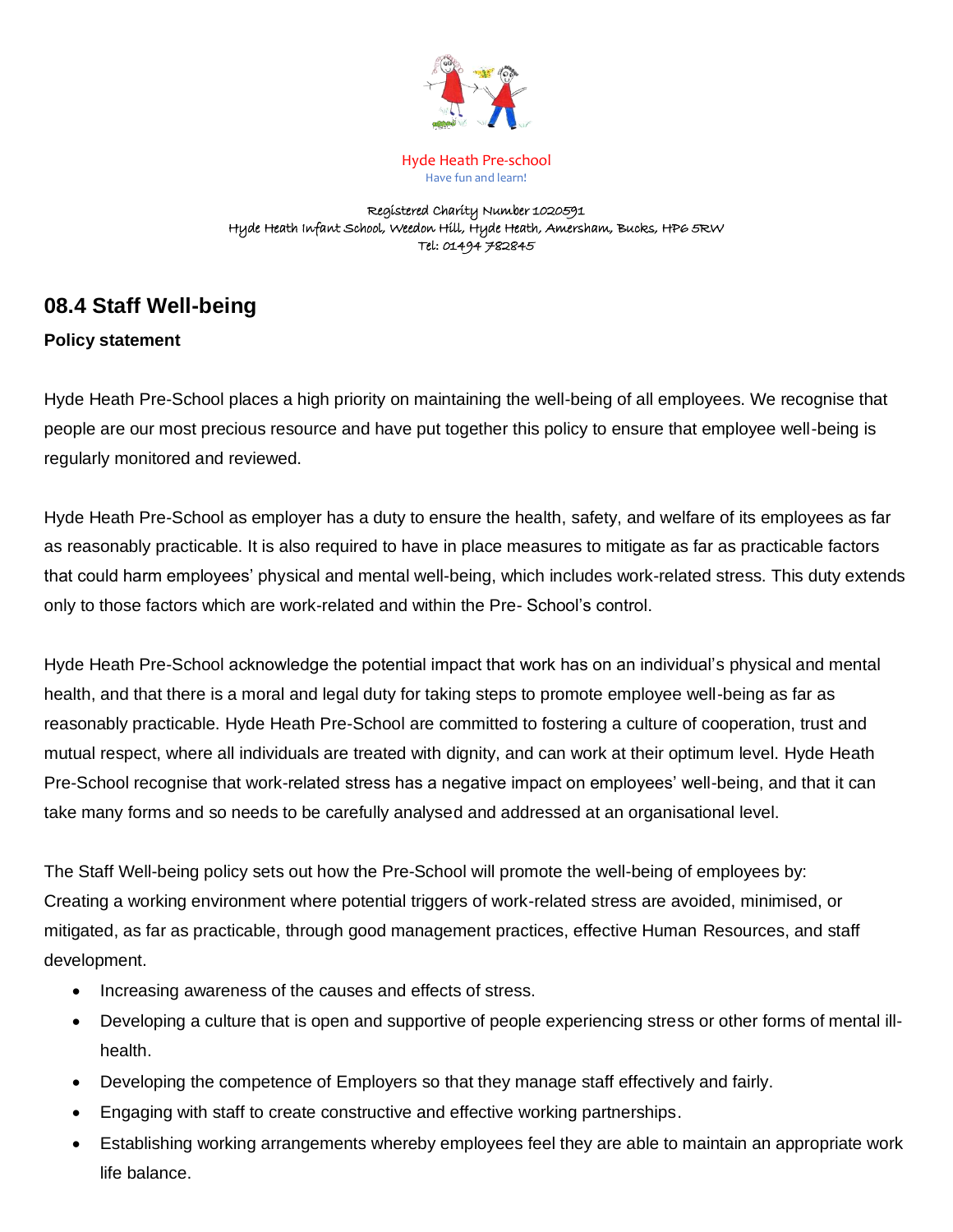- Encouraging staff to take responsibility for their own health and well-being through effective health promotion programmes and initiatives.
- Encouraging staff to take responsibility for their own work and effectiveness as a means of reducing their own stress.

#### **Procedures**

### **Hyde Heath Pre-School will:**

- Support steps taken to develop a culture of co-operation, trust and mutual respect within the Pre-School. Champion good management practices and the establishment of a work ethos within the Pre-School which discourages assumptions about long term commitment to working hours of a kind likely to cause stress and which enables employees to maintain a reasonable "work life balance".
- Promote effective communication and ensure that there are procedures in place for consulting and supporting employees on changes in the organisation, to management structures and working arrangements.
- Encourage staff to be fully involved in the decisions of the Pre-school through staff meetings, supervisions, appraisals and one to one meetings in which staff can talk freely about any issues which impact on their ability to carry out their jobs.
- Encourage initiatives and events that promote health and well-being.
- Treat individuals reporting to them with consideration and dignity and will promote a culture of mutual respect. They will not permit unacceptable behaviour and will take decisive action when issues are brought to their attention.
- Employers to attend training as appropriate in order to increase their awareness of the causes and effects of work-related stress.
- Encourage their staff to participate in events and initiatives undertaken by the Pre-School to promote wellbeing and more effective working.
- Take action in the interests of all their colleagues where performance by a member of staff may cause stress to their colleagues.
- Ensure there are arrangements in place to support individuals experiencing stress.
- Capability and return to work procedures are in place to ensure that individuals are supported back into work following illness.
- Suitable adaptations for disability.

## **Employees will:**

- Treat colleagues and all other persons with whom they interact during their work with consideration, respect, and dignity.
- Co-operate with the Pre-School's efforts to implement the Well-being policy, attending training and raise their own awareness of the causes and effects of stress on health.